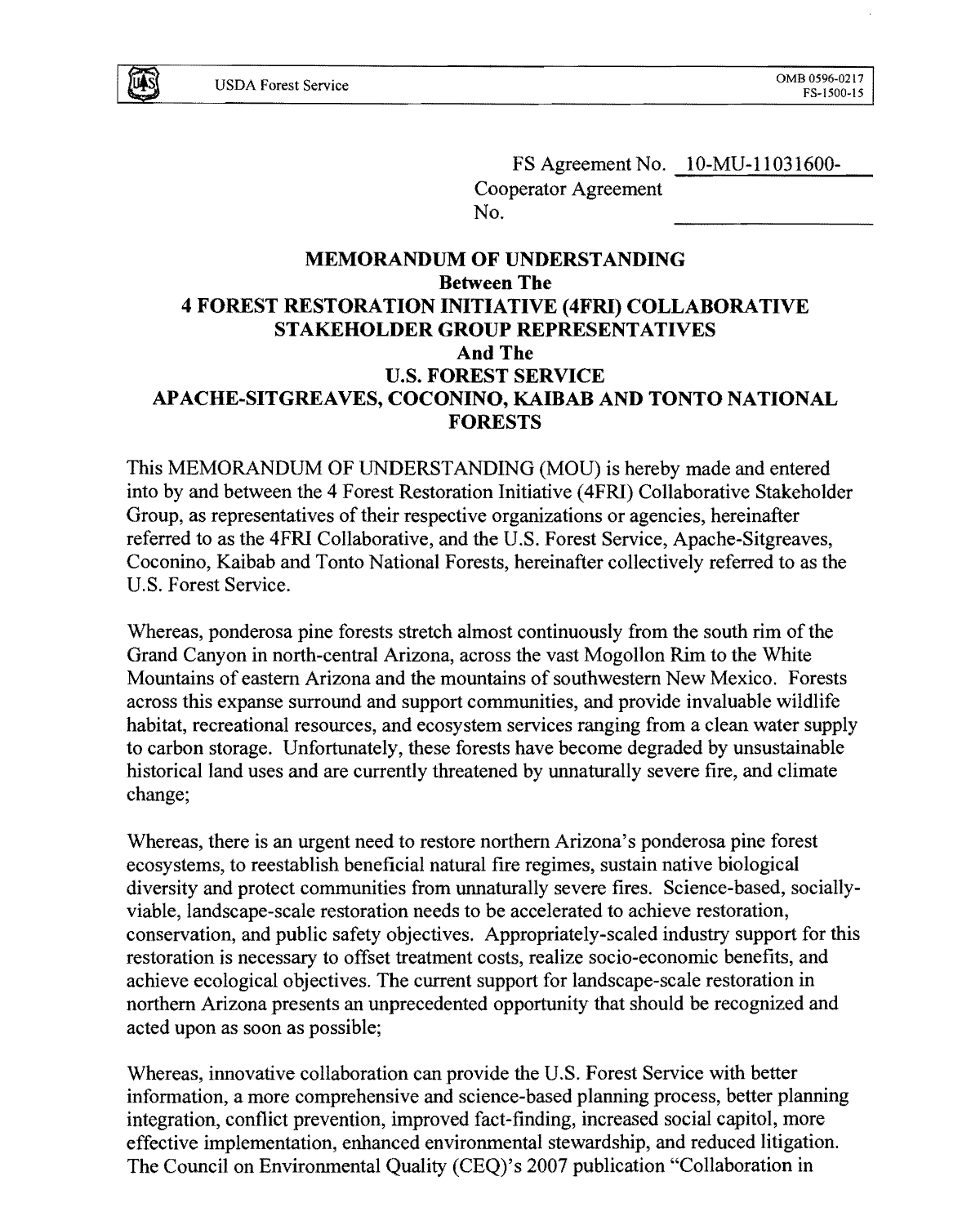**UAS** 

NEPA: A Handbook for NEPA Practitioners" provides instructive guidance for collaboration throughout the NEPA process;

Whereas, landscape-scale forest restoration in the Southwest can and should be accelerated in an ecologically sustainable, resilient manner that is economically and socially viable. This document aims to describe the intentions of the U.S. Forest Service and members of the 4FRI Collaborative as they work together towards restoration actions that are appropriate to northern Arizona ponderosa pine forests;

Whereas, members of the 4FRI Collaborative have entered into an agreement (the 4FRI Stakeholder Charter) describing their mutual participation in a collaborative workgroup with the goal of reaching consensus recommendations for forest restoration projects that could guide the assessment of alternative U.S. Forest Service actions;

Whereas, the U.S. Institute for Environmental Conflict Resolution is assisting the 4FRI Collaborative as an impartial mediator to facilitate the goal of reaching consensus recommendations for forest restoration;

Whereas, a great deal of effort has been invested in moving towards implementation of extensive forest restoration across northern Arizona by a large number of dedicated Federal and State governmental agencies and employees, non-governmental organizations and private citizens. The *Statewide Strategy for Restoring Arizona's Forests* (2007) and current Forest Plans are recognized as guiding documents to this agreement;

Whereas, the Path Forward document is one of the foundational documents of the 4FRI Collaborative that articulates the 4FRI collaborative vision, principles and sideboards intended to initially guide the initiative. The U.S. Forest Service recognizes the importance of this document as an expression of the 4 FRI Collaborative principles and vision and will consider the Path Forward along with all other public comments and recommendations in a public process before reaching a particular decision;

Now therefore, the U.S. Forest Service and members of the 4FRI Collaborative agree to work together towards restoration actions that are appropriate to northern Arizona ponderosa pine forests;

# I. PURPOSE

The purpose of this MOU is to document a framework of collaboration by all parties involved and interested in the restoration of northern Arizona's ponderosa pine forests, and the cooperative relationship among the parties, in accordance with the following goals: 1) accelerate landscape-scale restoration across the Mogollon Rim to support resilient, diverse stands, that sustain populations of native plants and animals; 2) restore forests so they pose less threat of destructive wildfire to forest communities; 3) create sustainable forest industries that strengthen local economies while conserving natural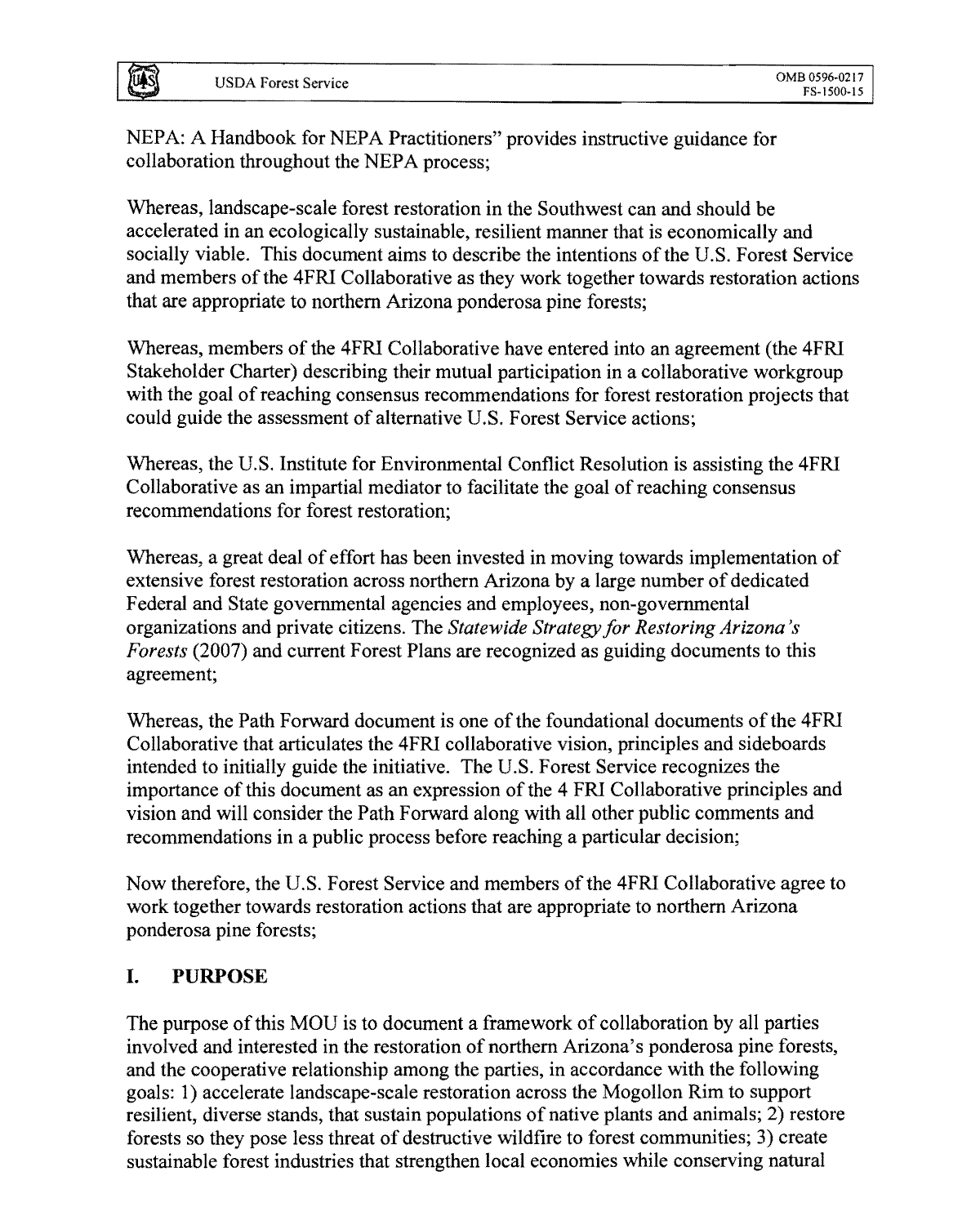ĮūĄ̃S

resources and aesthetic values; and 4) engage the public at large through increased public outreach, education, and support for this initiative.

This MOU defines the relationship between the U.S. Forest Service and the 4FRI Collaborative. These Parties, along with the public at large, will work together at multiple stages prior to, during, and following the NEPA process to establish expectations for landscape-scale restoration and on such products as the purpose and need statement, proposed action, alternatives, collection and use of data, and development of monitoring and adaptive management processes, subject to/consistent with applicable federal laws, regulations, land management plans, and other management direction.

# II. STATEMENT OF MUTUAL BENEFIT AND INTERESTS:

The U.S. Forest Service and the 4FRI Collaborative enter this MOU to learn and work together on a common vision for landscape-scale restoration. The Parties expect that landscape-scale restoration across the Mogollon Rim will support resilient, diverse stands and supporting populations of native plants and animals; thriving communities in forested landscapes that pose little threat of destructive wildfire; and sustainable forest industries that strengthen local economies while conserving natural resources and aesthetic values. The Initiative aspires to mechanically thin up to 50,000 acres per year, and accelerate fire use.

# In consideration of the above premises, the parties agree as follows:

# III. THE 4FRI COLLABORATIVE SHALL:

- A. Develop agreement-based recommendations that are intended to inform and build agreement on: the purpose and needs statement, alternatives, collection and use of data, impact analysis, development of a preferred alternative, and/or recommendations regarding mitigation of environmental impacts;
- B. Provide input to the U.S. Forest Service in a timely manner that matches the needs of an efficient NEPA and implementation timeline;
- C. Maintain communication with the U.S. Forest Service in order to track ongoing processes and upcoming decisions so that the group can provide timely input;
- D. Work efficiently to meet deadlines;
- E. Maintain capacity to discuss, evaluate, and implement innovative landscape-scale planning, project preparation and implementation, administration, science integration, monitoring and adaptive management strategies;
- F. Support agreement-based recommendations in the face of external challenges;
- G. Actively participate in U.S. Forest Service public meetings convened prior to and during the NEPA process;
- H. Assist the U.S. Forest Service with public meetings open to all to ensure a full and complete engagement by stakeholders and the public;
- I. Develop, share and apply scientific and technical information intended to significantly bolster adaptive landscape-scale restoration planning and implementation;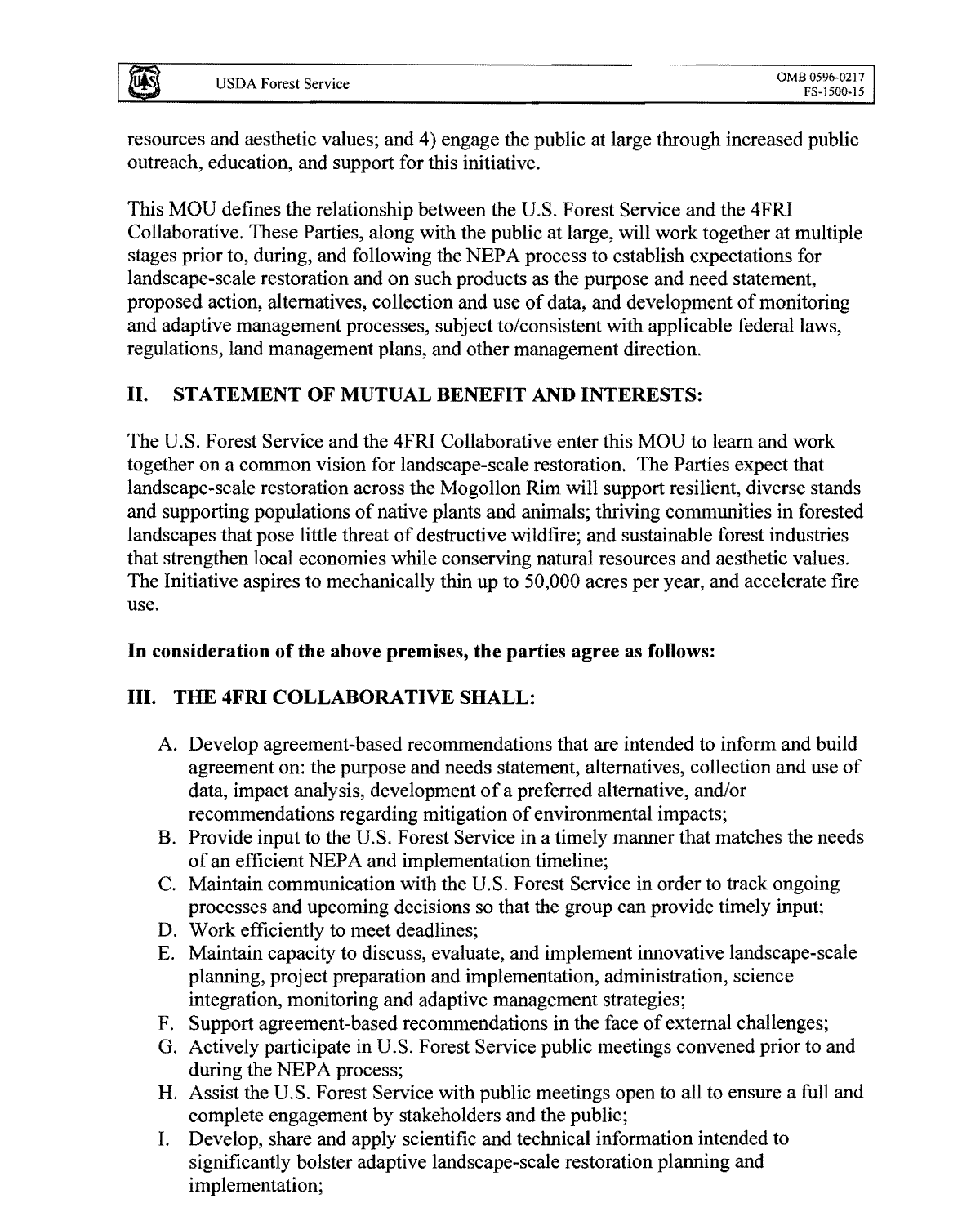- J. Identify and support utilization strategies that help to accomplish restoration in a maximally effective and efficient fashion;
- K. Direct additional resources (in-kind support, contributions, appropriations, etc.) to landscape-scale forest restoration accomplished within 4FRI.

# **IV. THE** U.S. **FOREST SERVICE SHALL:**

- A. Work directly with parties at all phases of the NEPA process, seeking their input and agreement on: the purpose and needs statement, alternatives, collection and use of data, impact analysis, development of a preferred alternative, and/or recommendations regarding mitigation of environmental impacts (CEQ Handbook, p. 13);
- B. Strive to accommodate the agreement-based outcomes and products of the collaborative process within 4FRI, recognizing that translation of such agreement greatly enhances chances for success, and reduces the risk of conflict;
- C. Establish long term restoration strategies to ensure that restoration is comprehensive, science-based, consistent, and coordinated between successive landscape-scale restoration projects;
- D. Develop and/or maintain long-term contracts and/or agreements that support appropriately-scaled industry involvement;
- E. Communicate to the 4FRI Collaborative and the general public the Agency decisions that are pending, along with associated timelines, as soon as possible;
- F. Participate in 4FRI Collaborative meetings, consistent with requirements in federal law.

# **V. IT IS MUTUALLY UNDERSTOOD AND AGREED BY AND BETWEEN THE PARTIES THAT:**

- A. The 4FRI Collaborative is inclusive; new members may join at any time, and the public at large has the same rights and opportunities for access to information and input into the process whether a member or not of the 4FRI Collaborative;
- B. The goal of landscape-scale restoration includes assessment of 2.4 million acres, identification of priority treatment areas and aggressive implementation of restoration at an accelerated rate over the next 20-30 years;
- C. This MOU does not grant cooperating agency status to any member of the 4FRI Collaborative;
- D. The U.S. Forest Service and the 4FRI Collaborative will work together through all phases of the NEPA process potentially including the framing of the issues, the development of a range of reasonable alternatives, the analysis of impacts, and the identification of the preferred alternative  $-\mu p$  to, but not including, the agency's final decisions made by the relevant Line Officer (CEQ Handbook, p. 13);
- E. The U.S. Forest Service and the 4FRI Collaborative will work together to develop, discuss, evaluate, and implement innovative landscape-scale planning, project preparation, treatment, science integration, monitoring and adaptive management strategies;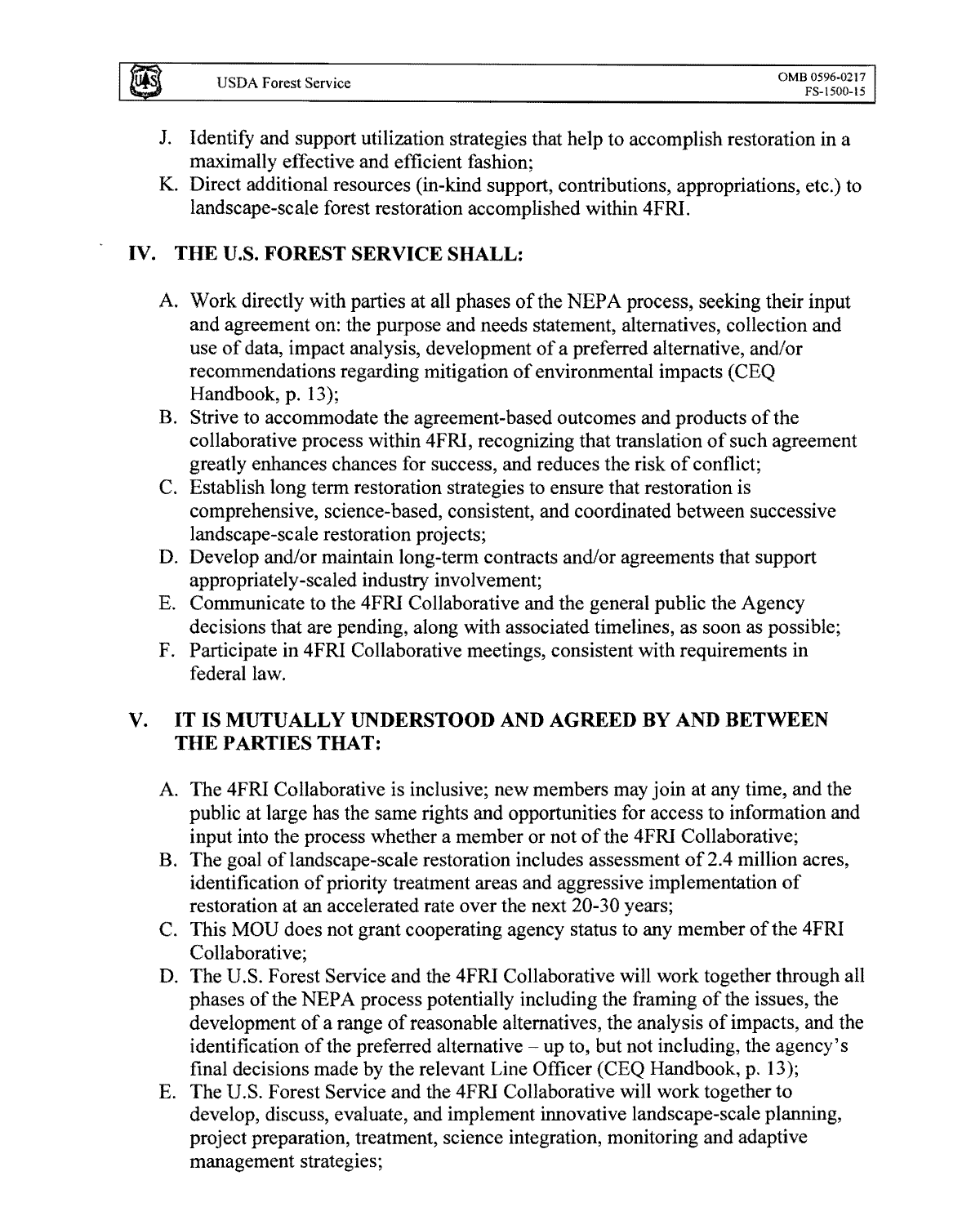- F. The U.S. Forest Service and the 4FRI Collaborative will work together to identify efficiencies in all stages of project planning and implementation, when those efficiencies bolster socially, ecologically, and economically viable landscapescale forest restoration;
- G. The U.S. Forest Service and the 4FRI Collaborative will work together to explore implementation mechanisms and processes such as: utilization and contracting strategies, grants and agreements, and use of volunteers. This is exclusive of the contracting design, awarding, and administration processes;
- H. All documents developed and submitted to the U.S. Forest Service from the 4FRI Collaborative will become public documents;
- I. Once the U.S. Forest Service formally initiates the NEPA process, specific timelines for advancing that analysis will be established. The 4FRI Collaborative will provide input to the U.S. Forest Service in accordance to these timelines in order to be considered;
- J. PRINCIPAL CONTACTS. Individuals listed below are authorized to act in their respective areas for matters related to this instrument.

# **Principal Cooperator Contacts:**

| <b>Cooperator Program Contact</b> | <b>Cooperator Administrative Contact</b> |
|-----------------------------------|------------------------------------------|
| Name:                             | Name:                                    |
| Address:                          | Address:                                 |
| City, State, Zip:                 | City, State, Zip:                        |
| Telephone:                        | Telephone:                               |
| FAX:                              | FAX:                                     |
| Email:                            | Email:                                   |
|                                   |                                          |

# **Principal U.S. Forest Service Contacts:**

| <b>U.S. Forest Service Program Contact</b> | <b>U.S. Forest Service Administrative</b><br>Contact |
|--------------------------------------------|------------------------------------------------------|
| Name: Henry Provencio                      | Name: Carmen Melendez                                |
| <b>Coconino National Forest</b>            | Grants & Agreements Specialist                       |
| Supervisor's Office                        | U.S. Forest Service, Southwestern Region             |
| 1824 S. Thompson St.                       | 333 Broadway Boulevard SE                            |
| Flagstaff, AZ 86001                        | Albuquerque, NM 87102                                |
| Telephone: (928) 214-2436                  | Telephone: (505) 842-3199                            |
| FAX: (928) 214-2460                        | FAX: (505) 842-3111                                  |
| Email: hprovencio@fs.fed.us                | Email: cmelendez@fs.fed.us                           |

- K. NON-LIABILITY. The U.S. Forest Service does not assume liability for any third party claims for damages arising out of this MOU;
- L. NOTICES. Any communications affecting the operations covered by this agreement given by the U.S. Forest Service or the Cooperator is sufficient only if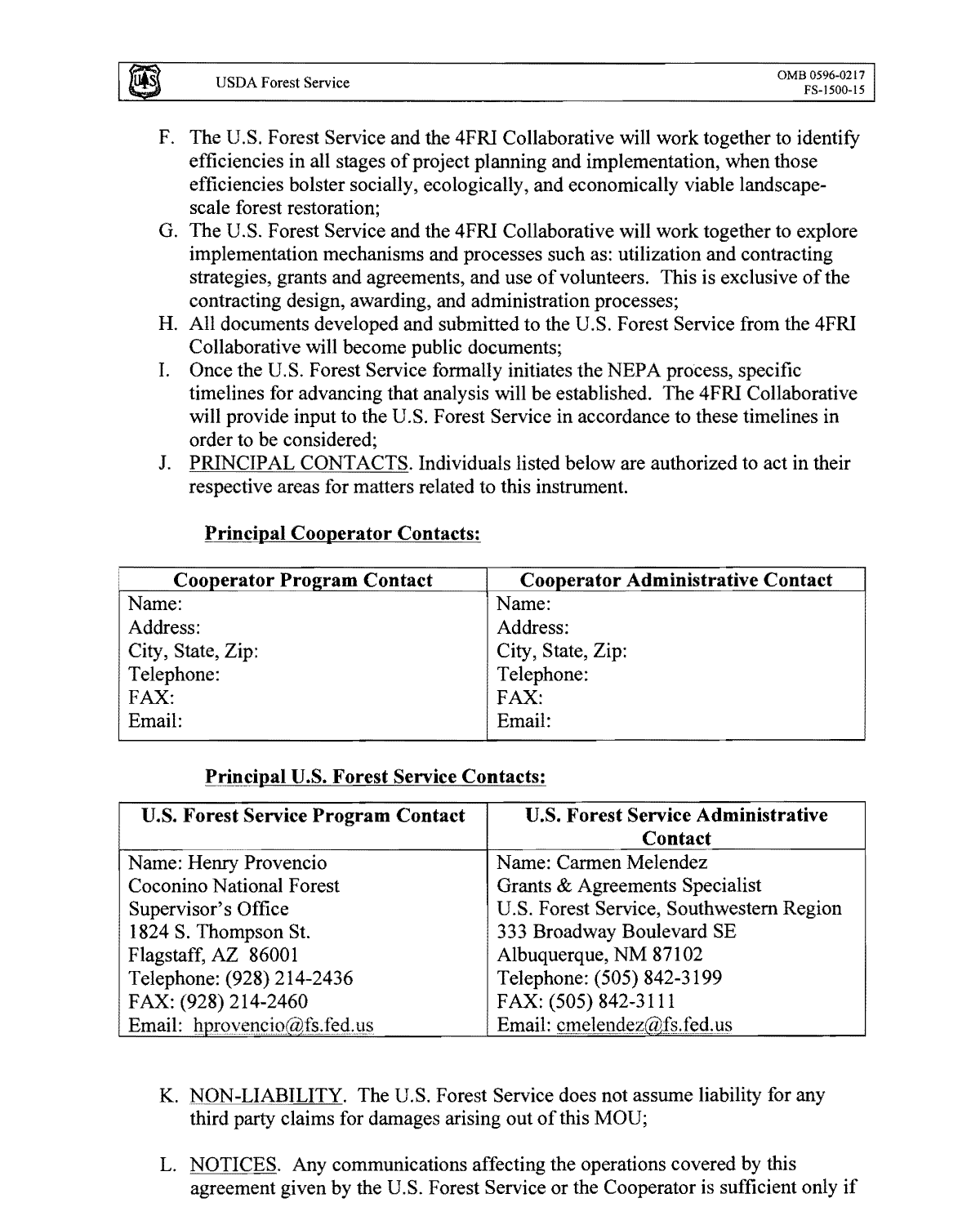Įū\$š

in writing and delivered in person, mailed, or transmitted electronically bye-mail or fax, as follows:

To the U.S. Forest Service Program Manager, at the address specified in the MOU.

To Cooperator, at the Cooperator's address shown in the MOU or such other address designated within the MOU.

Notices are effective when delivered in accordance with this provision, or on the effective date of the notice, whichever is later;

- M. PARTICIPATION IN SIMILAR ACTIVITIES. This MOU in no way restricts the U.S. Forest Service or the Cooperator(s) from participating in similar activities with other public or private agencies, organizations, and individuals;
- N. ENDORSEMENT. Any Cooperator contributions made under this MOU do not by direct reference or implication convey U.S. Forest Service endorsement of the Cooperator's products or activities;
- O. NONBINDING AGREEMENT. This MOU creates no right, benefit, or trust responsibility, substantive or procedural, enforceable at law or equity. The parties shall manage their respective resources and activities in a separate, coordinated and mutually beneficial manner to meet the purposes(s) of this MOU. Nothing in this MOU authorizes any of the parties to obligate or transfer funds. Specific projects or activities that involve the transfer of funds, services, or property among the parties require execution of separate agreements and are contingent upon the availability of appropriated funds. These activities must be independently authorized by statute. This MOU does not provide that authority. Negotiation, execution, and administration of these agreements must comply with all applicable law. Each party operates under its own laws, regulations, and policies, subject to the availability of appropriated funds. Nothing in this MOU is intended to alter, limit, or expand the agencies' statutory and regulatory authority;
- P. USE OF U.S. FOREST SERVICE INSIGNIA. In order for the Cooperator to use the U.S. Forest Service Insignia on any published media, such as a Web page, printed publication, or audiovisual production, permission must be granted from the U.S. Forest Service's Office of Communications. A written request must be submitted and approval granted in writing by the Office of Communications prior to use of the insignia;
- Q. MEMBERS OF U.S. CONGRESS. Pursuant to 41 U.S.C. 22, no United States member of, or United States delegate to, Congress shall be admitted to any share or part ofthis MOU, or benefits that may arise therefrom, either directly or indirectly;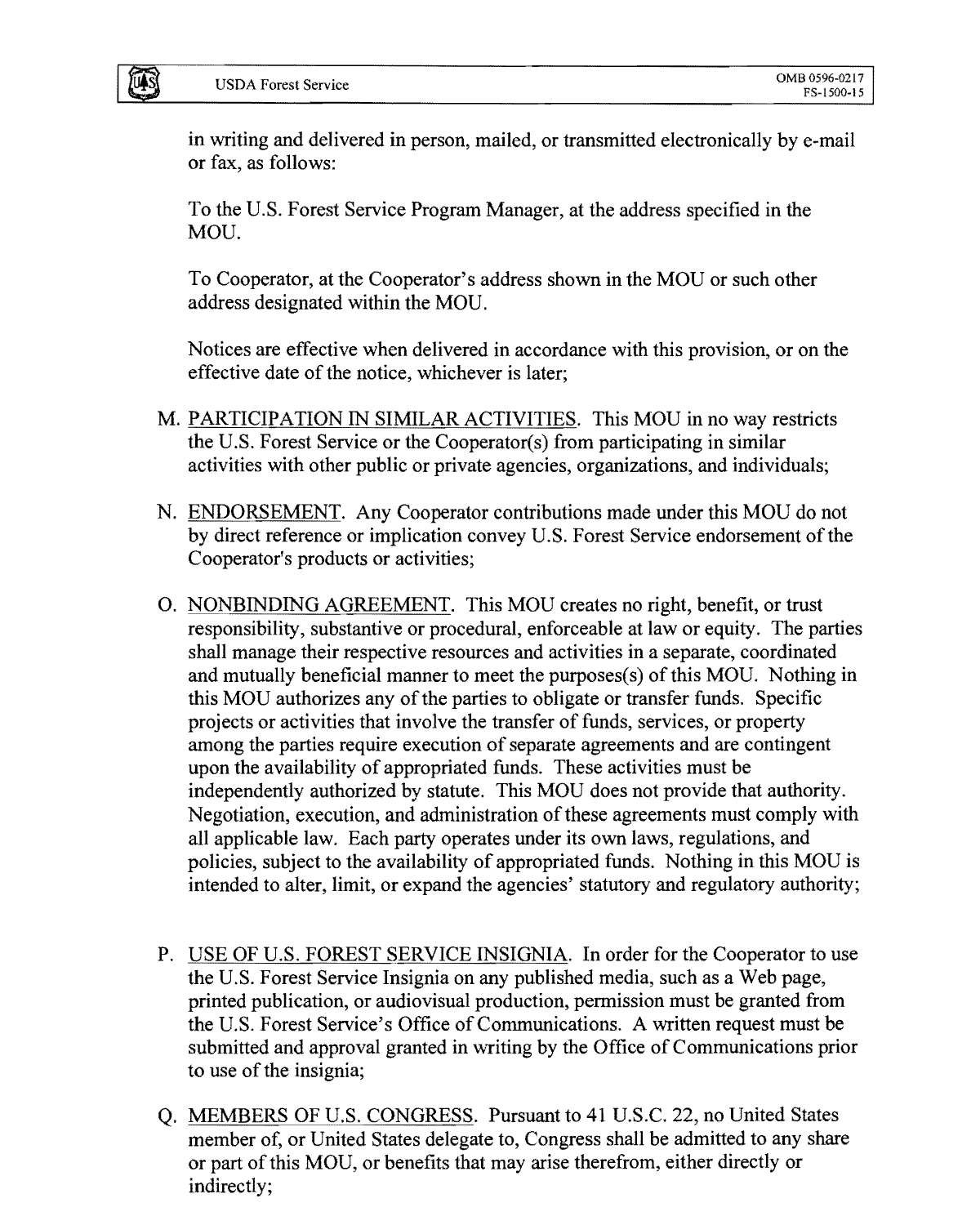- R. FREEDOM OF INFORMATION ACT (FOIA). Public access to MOU or agreement records must not be limited, except when such records must be kept confidential and would have been exempted from disclosure pursuant to Freedom of Information regulations  $(5 \text{ U.S.C. } 552);$
- S. PUBLIC NOTICES. It is the U.S. Forest Service's policy to inform the public as fully as possible of its programs and activities. The Cooperator is encouraged to give public notice of the receipt of this instrument and, from time to time, to announce progress and accomplishments. Press releases or other public notices should include a statement substantially as follows:
	- " ofthe U.S. Forest Service, Department of Agriculture, "

The Cooperator may call on the U.S. Forest Service's Office of Communication for advice regarding public notices. The Cooperator is requested to provide copies of notices or announcements to the U.S. Forest Service Program Manager and to The U.S. Forest Service's Office of Communications as far in advance of release as possible;

- T. U.S. FOREST SERVICE ACKNOWLEDGED IN PUBLICATIONS, AUDIOVISUALS AND ELECTRONIC MEDIA. The Cooperator shall acknowledge U.S. Forest Service support in any publications, audiovisuals, and electronic media developed as a result of this MOU;
- U. TERMINATION. Any of the parties, may withdraw from this MOU with a 60day written notice to the other signatories;
- V. DEBARMENT AND SUSPENSION. The Cooperator shall immediately inform the U.S. Forest Service if they or any of their principals are presently excluded, debarred, or suspended from entering into covered transactions with the federal government according to the terms of2 CFR Part 180. Additionally, should the Cooperator or any of their principals receive a transmittal letter or other official Federal notice of debarment or suspension, then they shall notify the U.S. Forest Service without undue delay. This applies whether the exclusion, debarment, or suspension is voluntary or involuntary;
- W. MODIFICATIONS. Modifications within the scope of this MOU must be made by mutual consent of the parties, by the issuance of a written modification signed and dated by all properly authorized, signatory officials, prior to any changes being performed. Requests for modification should be made, in writing, at least 30 days prior to implementation of the requested change;
- X. COMMENCEMENT/EXPIRATION DATE. This MOU is executed as of the date of the last Forest Supervisor's signature and shall remain in effect without expiration from the date of execution unless terminated pursuant to the provisions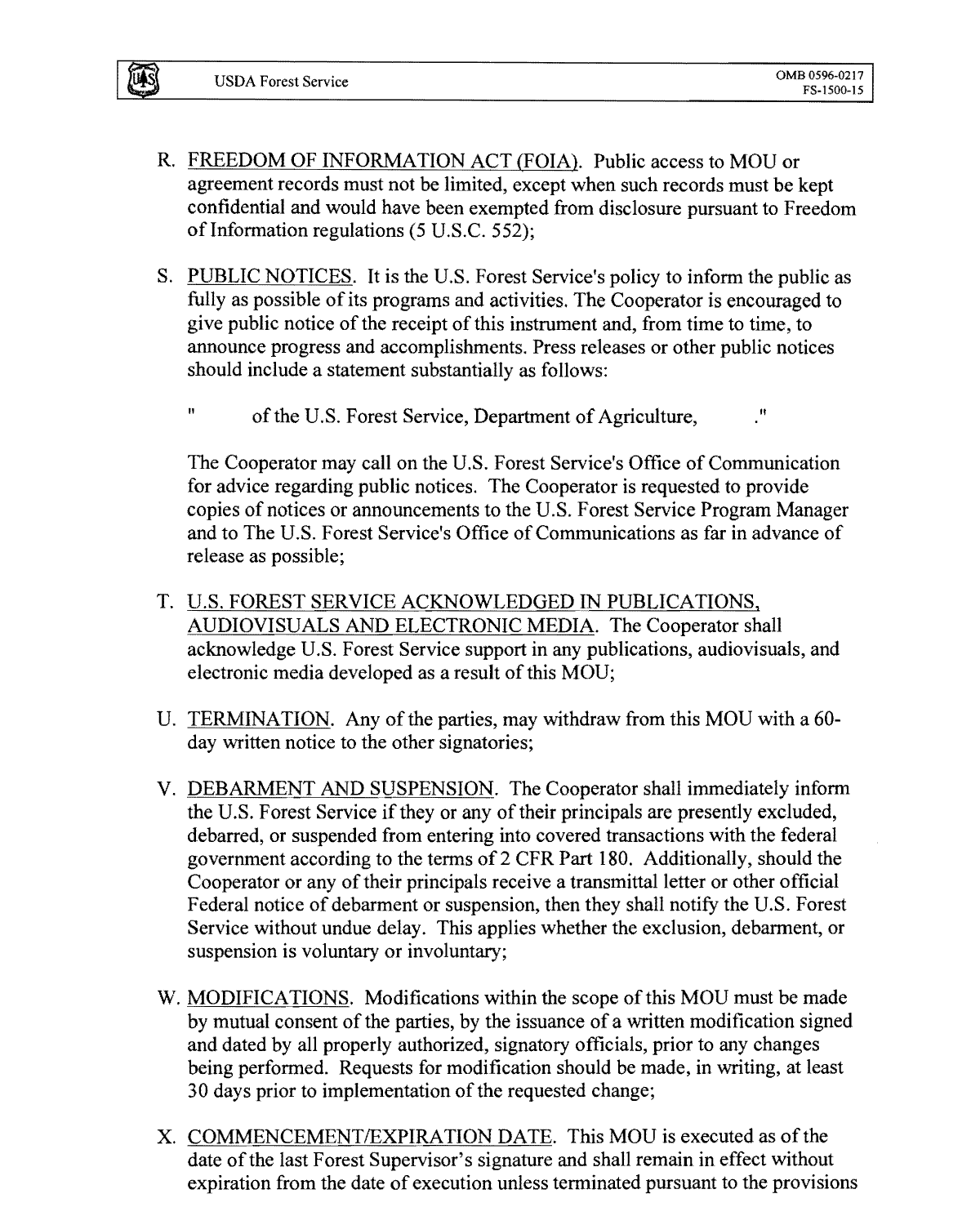US

in U. Termination. The MOU shall be reviewed at least every 5 years by the Parties to determine appropriateness and viability;

Y. AUTHORIZED REPRESENTATIVES. By signature below, each Party certifies that the individuals listed in this document as representatives of the individual Parties are authorized to act in their respective areas for matters related to this MOU. In witness whereof, the Parties hereto have executed this MOU as of the last date written below.

 $2/23/11$ CHRIS KNOPP, Forest Supervisor<br>Appche-Sugreaves National Ferest **EARL STEWART, Forest Supervisor** oconino National Ecres MICHAEL R. WILLIAMS, Forest Supervisor Kaibab National Forest 18 | 2011 Kanhenbaher **GENE BLANKENBAKER, Forest Supervisor Ionto National Forest**  $\alpha$  $2/23/2011$ PASCAL BERLIOUX, President and CEO Arizona Forest Restoration Products  $2\sqrt{23}/2011$ om TOM MACKIN, President Arizona Wildlife Federation TODD SCHULKE, Senior Policy Advisor Cepter for Biological Diversity  $\frac{7.73.7011}{\text{Date}}$ MANDY METZGER, Chair, Board of Supervisors Coconino County,  $23$  FtB 11

SCOTT HARGER. Program Range Conservationist Coconino Natural Resource Conservation District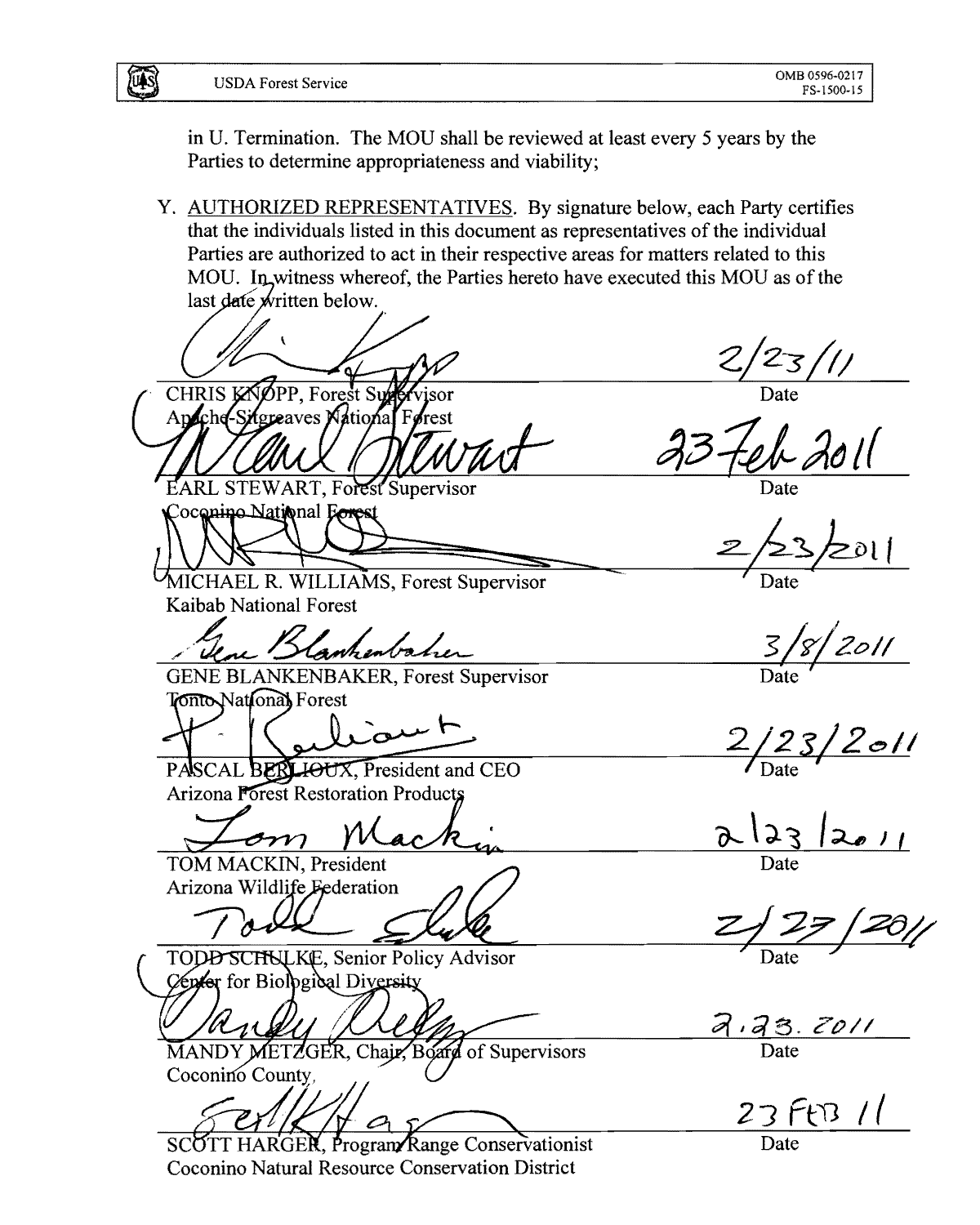E

Mail c. Henry  $\frac{\partial^2 \mathcal{L} - \partial^2 \mathcal{L} - I}{\text{Date}}$ MARK C. HERRINGTON, Chair Eastern Arizona Counties Organization  $2 - 23 - 11$ ROB DAVIS, President Forest Energy Corporation  $\frac{3}{2}$  Feb 11 TOMMIE C. MARTIN, Supervisor, Board of Supervisors Gila County  $\frac{\sum -\frac{\partial z}{\partial t} - \frac{\partial z}{\partial t}}{\text{Date}}$ MARK C. HERRINGTON, Chair, Board of Supervisors GrahaneCounty  $\frac{2-2-1}{\text{Date}}$ ETHAN AUMACK, Dir. of Restoration Programs **Grand Canyon Trust**  $2(z3/1)$  $2$ STEVE GATEWOOD, Treasurer Date Greater Flagstaff Forests Partnership RICHARD LUNT, Supervisor, Board of Supervisors Greenlee County  $011$ Demm DAVID M. NEWLIN, Business Manager Little Colorado River Plateau RC&D prid renne DAVID TENNEY, Chair, Board of Supervisors Navajo County  $2/a3)$  $\overline{H}$ JOUN D. HAEGER, President Date Northern Arizona University WILLIAM W. COVINGTON, Executive Director **Ecological Restoration Institute** (Northern Arizona University Program Contact)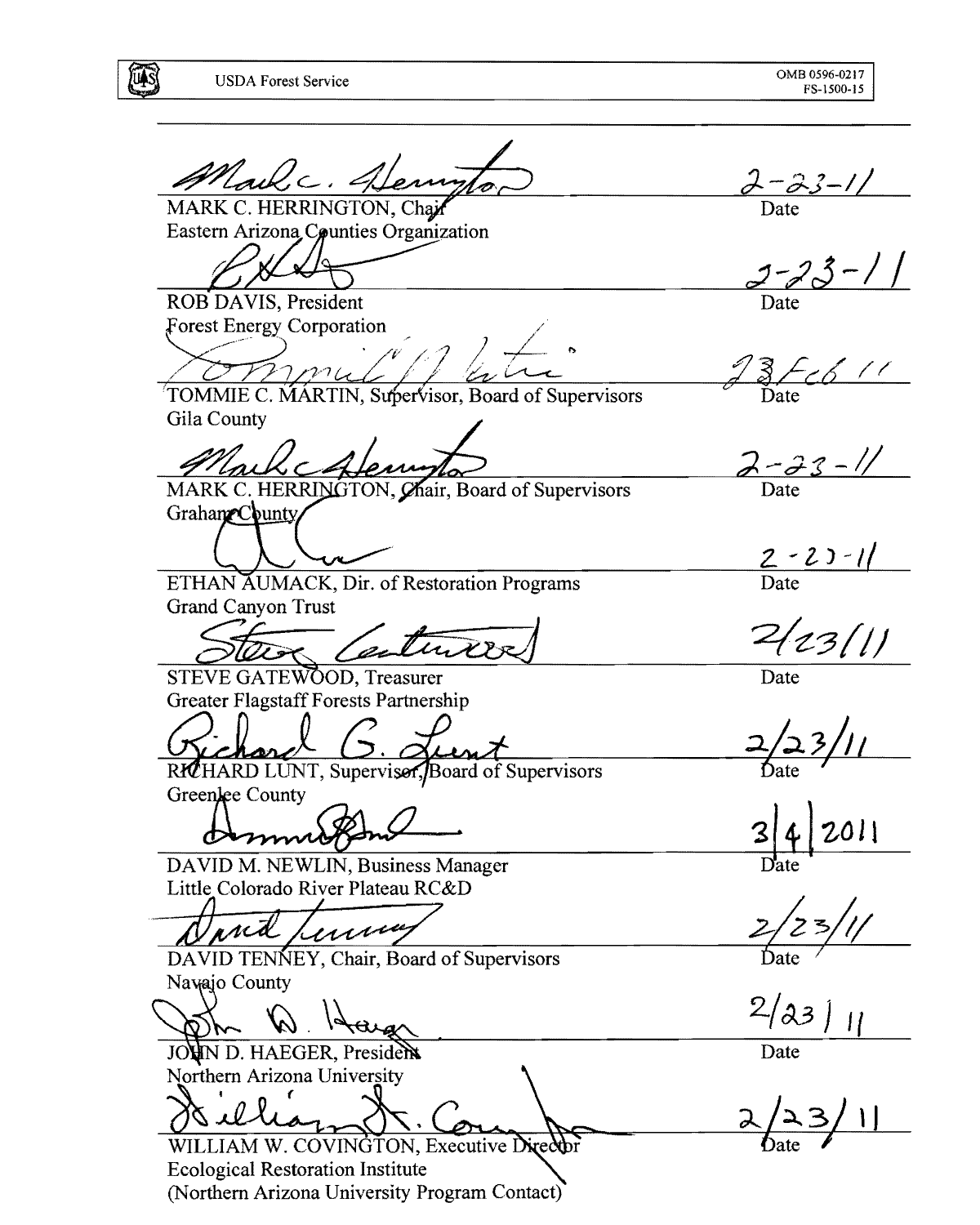|                                                 | $2 - 23/11$ |
|-------------------------------------------------|-------------|
| THOMAS D. Sisk, Project Leader                  | Date        |
| Forest Ecosystem Restoration Analysis Project   |             |
| (Northern Aff) zpha University Program Contact) |             |
|                                                 |             |
| ALLEN RIBELIN, Secretary/Treasurer              | Date        |
| Northern Arizona Loggers Association            |             |
|                                                 | $3 - 8 - 1$ |
| PATRICK J. GRAHAM, Arizona State Director       | Date        |
| The Nature Conservancy                          |             |
|                                                 | 23 FEB      |
| DON BERRY, Chair                                | Date        |
| White Mountain Stewardship Contract Multi-Party |             |
| <b>Monitoring Board</b>                         |             |
|                                                 |             |

The authority and format of this instrument have been reviewed and approved for signature.

CARMEN MELENDEZ Date U.S. Forest Service Grants & Agreements Specialist

#### Burden Statement

According to the Paperwork Reduction Act of 1995, an agency may not conduct or sponsor, and a person is not required to respond to a collection of information unless it displays a valid OMB control number. The valid OMB control number for this information collection is 0596-0217. The time required to complete this information collection is estimated to average 3 hours per response, including the time for reviewing instructions, searching existing data sources, gathering and maintaining the data needed, and completing and reviewing the collection of information.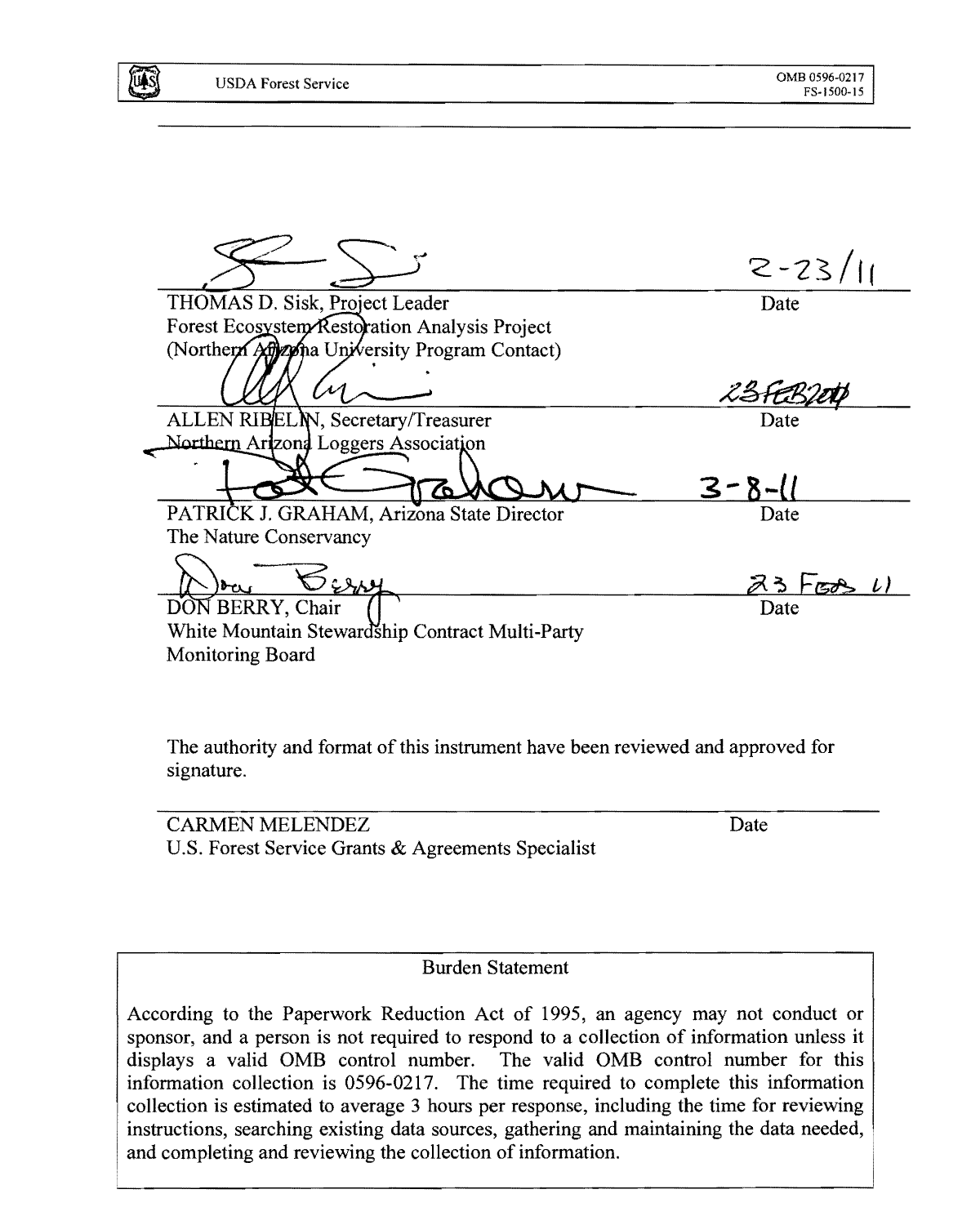The U.S. Department of Agriculture (USDA) prohibits discrimination in all its programs and activities on the basis of race, color, national origin, age, disability, and where applicable, sex, marital status, familial status, parental status, religion, sexual orientation, genetic information, political beliefs, reprisal, or because all or part of an individual's income is derived from any public assistance. (Not all prohibited bases apply to all programs.) Persons with disabilities who require alternative means for communication of program information (Braille, large print, audiotape, etc.) should contact USDA's TARGET Center at 202-720-2600 (voice and TDD).

To file a complaint of discrimination, write USDA, Director, Office of Civil Rights, 1400 Independence Avenue, SW, Washington, DC 20250-9410 or call toll free (866) 632-9992 (voice). TDD users can contact USDA through local relay or the Federal relay at (800) 877-8339 (TDD) or (866) 377-8642 (relay voice). USDA is an equal opportunity provider and employer.